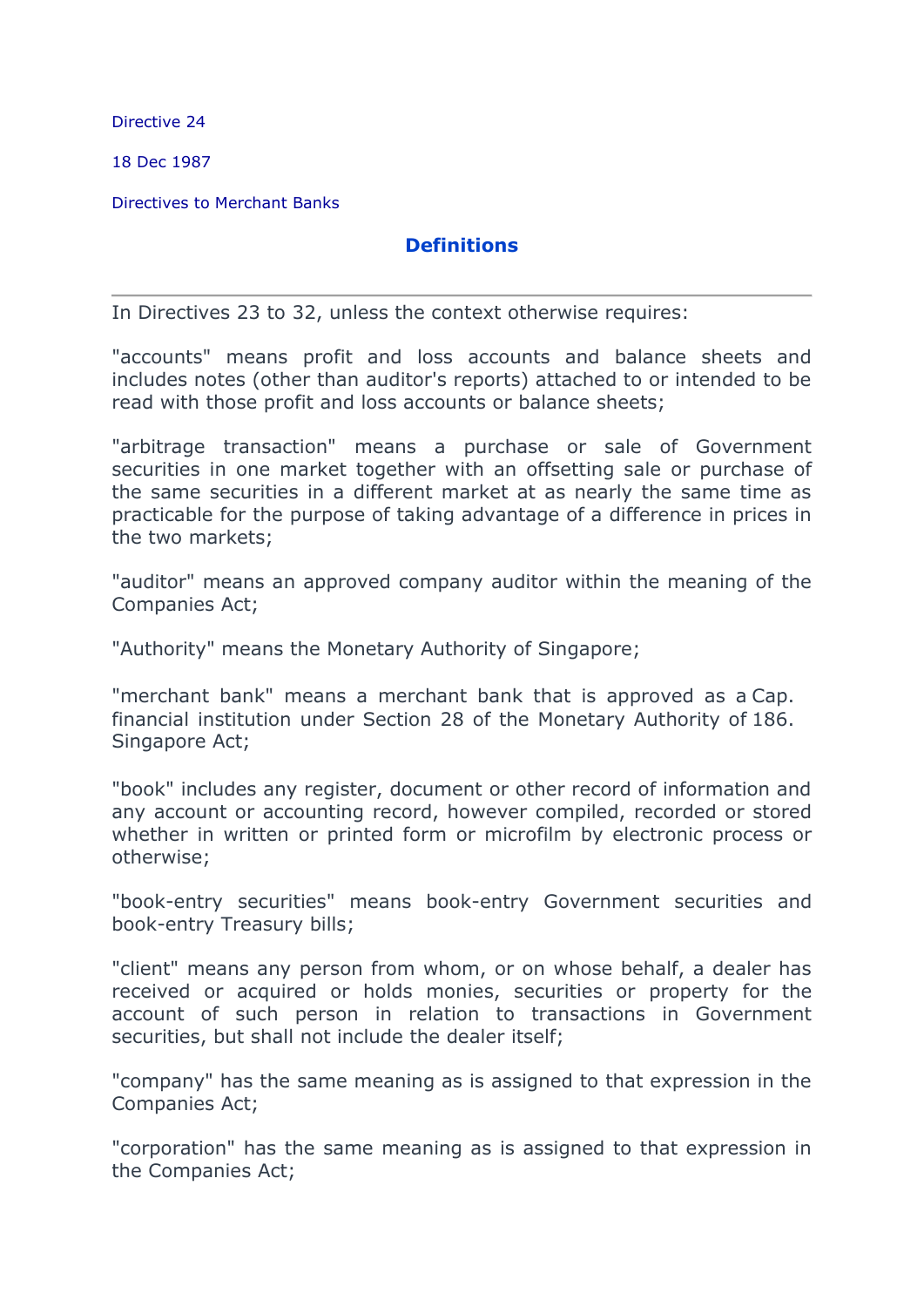"dealing in securities" means (whether as principal or agent) making or offering to make with any person, or inducing or attempting to induce any person to enter into or to offer to enter into:

- (a) any agreement for or with a view to acquiring, disposing of, subscribing for, or underwriting securities; or
- (b) any agreement the purpose or pretended purpose of which is to secure a profit to any of the parties from the yield of securities or by reference to fluctuations in the price of securities;

"dealer" means a Government securities dealer and, unless the context otherwise requires, includes a Primary, Registered and Secondary dealer;

"director" has the same meaning as is assigned to that expression in the Companies Act;

"Government securities" means securities issued or proposed to be issued by the Government and include:

- (a) debentures, stocks, Treasury bills, notes and bonds issued or proposed to be issued by the Government;
- (b) any right or options in respect of any such debentures, stocks, Treasury bills, notes or bonds; and
- (c) book-entry Government securities and book-entry Treasury bills, as defined in the Development Loan Act 1987 and the Local Treasury Bills Act respectively;

"Government securities dealer" means a merchant bank whose business includes dealing in Government securities and which is approved by the Authority to carry out that business as a Primary dealer or as a Registered dealer or as a Secondary dealer;

"Primary dealer" means a Government securities dealer which is designated and approved as a Primary dealer by the Authority;

"Registered dealer" means a Government securities dealer which is designated and approved as a Registered dealer by the Authority;

"repurchase agreement" means an agreement to sell securities with a commitment to repurchase from the same person at a later date securities of the same quantity, issue and maturity;

"reverse repurchase agreement" means an agreement to purchase securities with a commitment to resell to the same person at a later date securities of the same quantity, issue and maturity;